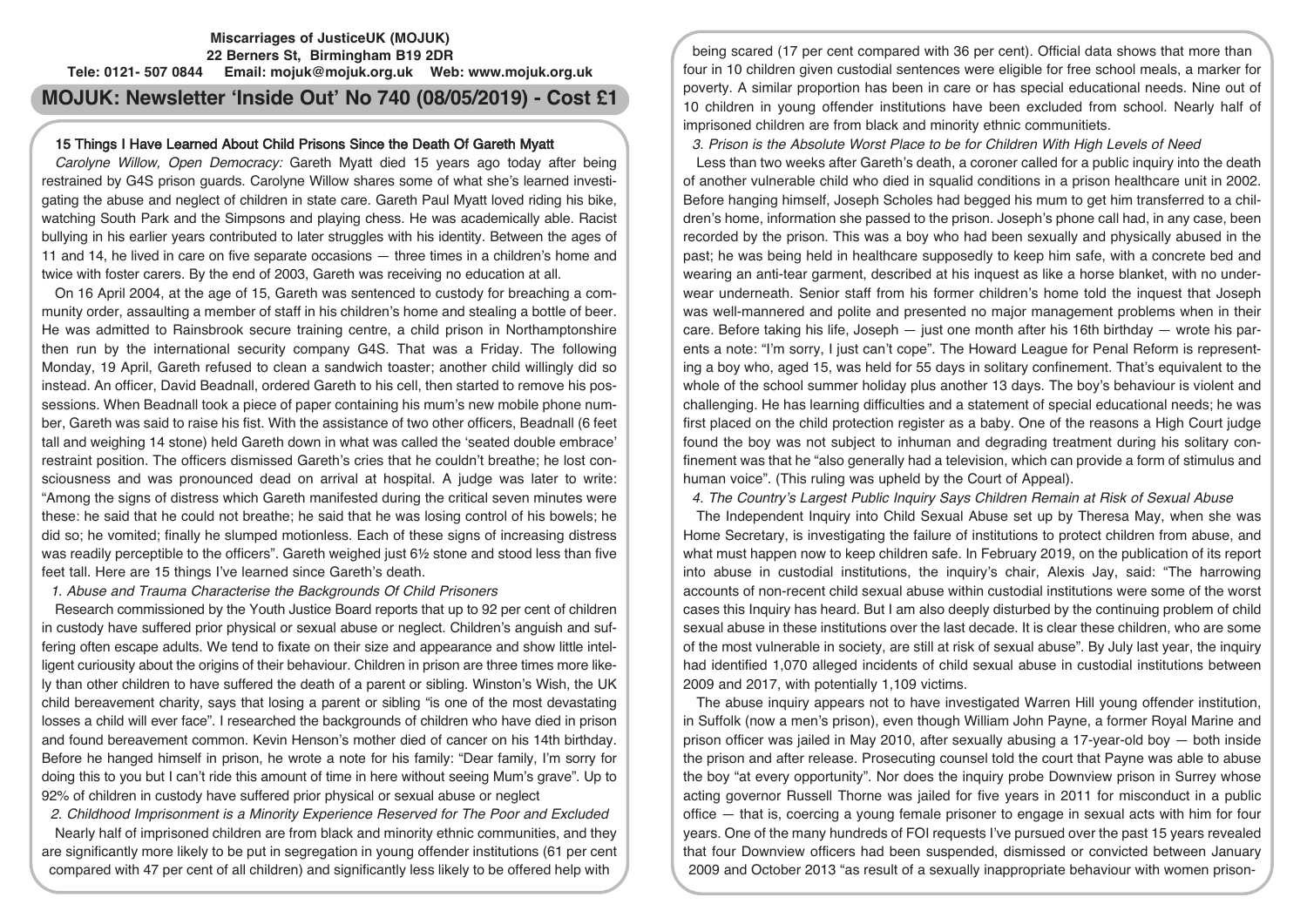ers or a young offender". The local authority separately confirmed that "less than 10" girls made sexual abuse allegations against staff in the five years to March 2013.

"Sexually inappropriate behaviour" is one of those prison catch-all terms which hides what's happened to children. In March this year, a parliamentary written answer revealed that the prison service still doesn't keep any records of staff dismissed for sexually abusing children. The government's answer said: "Her Majesty's Prison and Probation Service (HMPPS) centrally holds the data on conduct and disciplinary cases. The data includes sexual harassment/assault; however, it is not specifically recorded as sexual abuse of children. The data also could relate to sexual harassment against other staff or children in these settings".

This is 16 years after the conviction of Neville Husband for sexual assaulting young people in Medomsley detention centre; Durham Police's Chief Superintendent told the abuse inquiry last year that there were 229 alleged victims of child sexual abuse there. Children were so terrified in that prison they would lie at the bottom of the stairs and ask other children to jump on them in the hope their legs would be broken, and they would be taken off the premises and therefore escape more abuse. Last month, five former officers were convicted of physical abuse.

*5. Children's Cries for Help are Ignored in Prison*

There are countless examples of children begging for adult help. Among them: A 15-yearold girl miscarried alone in her cell in Medway secure training centre. She said officers dismissed her requests to be taken to hospital; instead the four or five officers who came to her cell handed over two sanitary towels and told her to go to sleep. That was in 2010. Shauneen Lambe, a lawyer who co-founded Just for Kids Law, told me about a boy with learning difficulties who vomited on first being put into a prison cell. He pressed his buzzer and couldn't believe it when officers laughed at him. Nick Hardwick, then Chief Inspector of Prisons, reported after one inspection that a boy in prison segregation with a lifelong medical condition pleaded with him tearfully to take him home to his mum. Jake Hardy, a boy with ADHD who was subject to horrific bullying by other child prisoners, wrote a note to his mum: "so mum if you are reading this I not alive cos I can not cope in prison people giveing [sic] me shit even staff". The inquest jury found that one of the many failures of the state to protect Jake's life was the prison not allowing him to ring his mum hours before he was found hanging.

The Independent Inquiry into Child Sexual Abuse has reported a crying boy being restrained "on all fours with the staff member squatting behind him, thrusting his hips towards the boy". This was in Rainsbrook secure training centre in  $2014 -$  the same Northamptonshire prison in which Gareth was fatally restrained. A child's wrist was said to snap like a pencil during restraint; despite his continuing screams, officers forced his arms into a wrist lock position behind his back. He was left in his cell crying and in agony. When a prison nurse went to the boy, his mouth was still bleeding, and he had severe swelling and deformity of his wrist, loss of movement and pins and needles. A hospital had to anaesthetise him as they manipulated his wrist back into position. This was in 2011.

*6. The MoJ Collects Data Children Being Restrained, But Not Clear What They Do With It*

The inquest process revealed the method of restraint which led to Gareth's death  $-$  the 'seated double embrace' — was used on children 369 times in the preceding 12 months. In nearly one in three uses, children had been harmed; this was "life-threatening" 10 per cent of the time. Gareth himself had been subject to the seated double embrace restraint on admission to Rainsbrook secure training centre, because he refused to undress for a routine stripsearch. Afterwards, he complained of pains in his chest.

#### *7. Prison Restraint Techniques Continue to be Extremely Dangerous*

Last year, there were four incidents where a child suffered a serious injury and required hospital treatment following restraint, and 210 incidents involving a 'warning sign'. The Ministry of Justice defines warning signs as including: "Lost or reduced consciousness, abruptly/unexpectedly stopped struggling or suddenly calmed down, blueness of lips/fingernails/ear lobes (cyanosis), tiny pin point red dots seen on the skin (upper chest, neck, face, eyelids), difficulty breathing, complaints of feeling sick, vomiting, and complaints of difficulty breathing". A report I obtained recorded a child vomiting after being handed his inhaler to use while "under restraint" in 2013/14. That same year, two children  $-$  both asthmatic  $-$  were logged as appearing to lose consciousness during restraint.

Her Majesty's Inspectorate of Prisons reviewed the current system of restraint in child prisons — called 'Minimising and Managing Physical Restraint' — and published a report at the end of 2015. Among their shocking findings, inspectors found "inconsistent" accounts of an incident where a child was restrained face down and in a head-hold for 17 minutes in a secure training centre. Some officers wrote in their notes that the boy became calm, while others recorded that "he became 'unresponsive', started making gagging noises and spitting on the floor". There were four incidents in 2018 where a child suffered a serious injury and required hospital treatment following restraint

In September 2016, I obtained the independent medical advice given to the Ministry of Justice in respect of 66 different scenarios where restraint techniques may be used in child prisons, during children's escort to custody and when children are forced onto an aircraft for deportation. The scenarios were each rated on a scale of one to five for likelihood of risk, and one to five for the consequences to the child, with the worst, five, being the child's "death or permanent severe disability affecting everyday life". The independent medical adviser assessed 28 (42 per cent) of the scenarios as two or higher for likelihood of death or permanent severe disability. The inverted wrist hold — the most commonly used restraint technique (3,692 times last year) was assessed as being three on the one to five scale of likelihood of children suffering ligament/tendon damage and swelling which requires hospital treatment. This is officially described as non-pain compliant, though children report otherwise.

*8. Pain-Inducing Restraint Legitimises Violence Against Children*

In August 2017, children's rights charity Article 39 threatened legal action over escort officers being authorised to inflict pain as a form of restraint on children as young as 10. The escort officers can use pain-inducing techniques on the way to secure children's homes, but staff working in these settings are not allowed to deliberately hurt children. The Ministry of Justice reconsidered its policy as a consequence, and then committed to launch a wider review of pain-inducing restraint across all child prisons and the escorting process. Shortly after Article 39 applied for permission for judicial review, in October 2018, the government announced the wider review would be led by Charlie Taylor, the Chair of the Youth Justice Board – though in an independent capacity. Earlier this year in February, the Independent Inquiry into Child Sexual Abuse published its investigation into custodial institutions. The inquiry said that pain-compliant restraint should be seen as a form of child abuse, and that "it is likely to contribute to a culture of violence, which may increase the risk of child sexual abuse". It concluded the practice must be prohibited by law. The government has yet to respond to this finding. Successive governments have failed to act on similar recommendations from parliament's Joint Committee on Human Rights, the UK's four Children's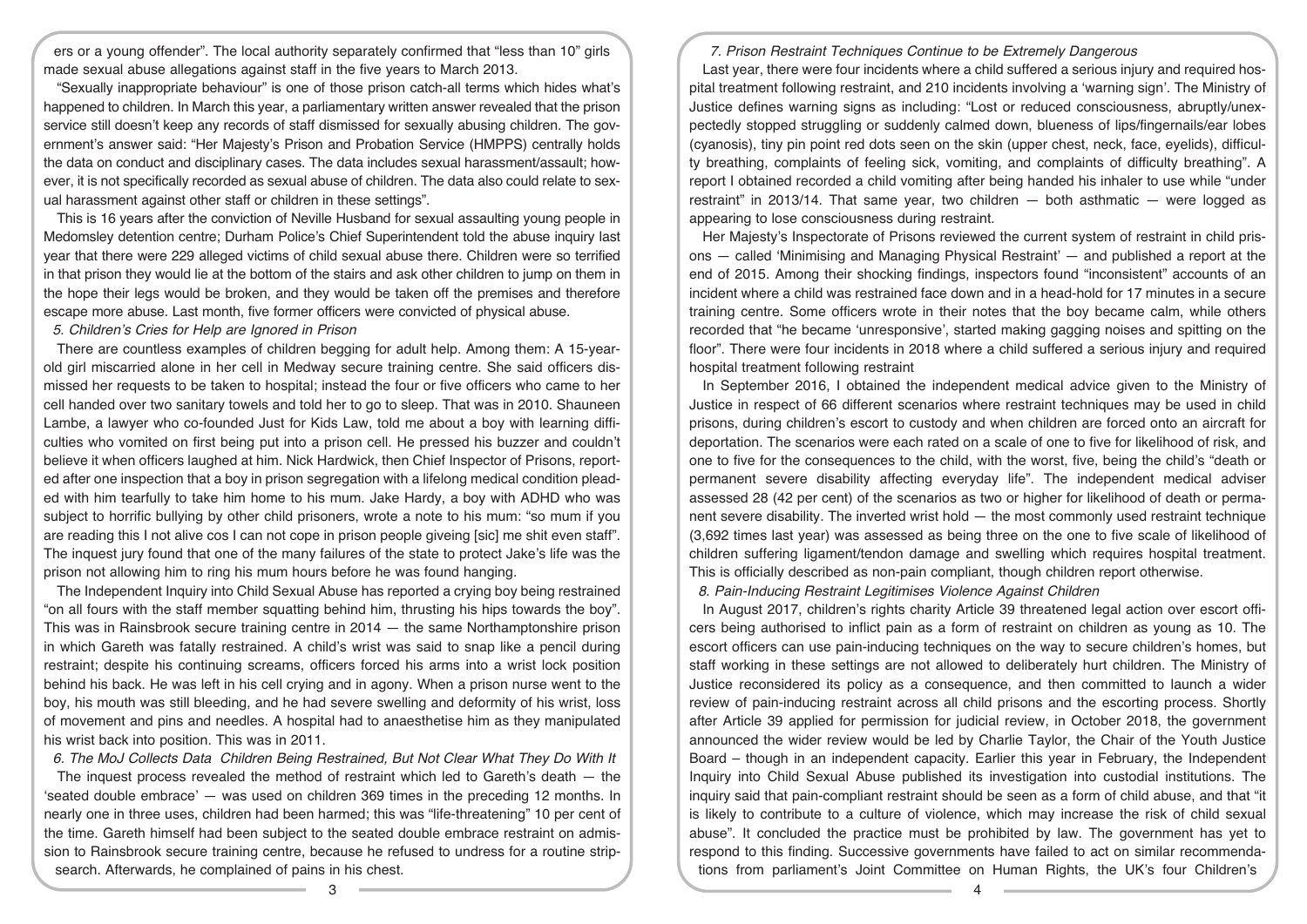Commissioners, the UN Committee on the Rights of the Child, the UN Committee Against Torture, the European Committee for the Prevention of Torture and Inhuman or Degrading Treatment or Punishment, the Council of Europe's Human Rights Commissioner and a host of other organisations including the Equality and Human Rights Commission and the NSPCC. *9. The Prison System is Resistant to Change*

Fourteen-year-old Adam Rickwood hanged himself with his trainer laces in August 2004 after being inflicted with the 'nose distraction' — the name given to the prison restraint technique which involves a sharp blow to the nose. Adam's nose bled for around an hour and officers refused to take him to hospital. The jury at the second inquest into his death (2011) found the use of this technique had been "unjustified, unreasonable and disproportionate" and therefore unlawful. Although it was withdrawn from secure training centres some months after Adam's death, the 'nose control' was still used in young offender institutions. Eventually, it was withdrawn from these child prisons too  $-$  but only after the mandibular angle technique was put in its place. This involves the application of severe pain to a child's neck. This looks very like the restraint used on 'Billy' in BBC Panorama's undercover footage of child abuse in Medway secure training centre three years ago.

Following the deaths of Gareth and Adam, a review recommended a new system of restraint. That's how 'Minimising and Managing Physical Restraint' (MMPR) came about. But instead of asking child care professionals to develop appropriate restraint techniques, the Ministry of Justice commissioned the National Tactical Response Group, described in this Sun newspaper video as the "prison service's SAS". MMPR uses restraint techniques which are exactly the same or amended from those used in adult prisons. I know this because I tried for seven years to force full disclosure. The main reason I lost my FOI (Freedom of Information Act) case (which went as far as an application to the European Court of Human Rights) is that the Ministry of Justice fears transparency would destabilise adult prisons — because, officials say, there is overlap in the techniques and adult prisoners could study the children's training manual in order to subvert restraint. This was one of the claims previously made by the Youth Justice Board, when it refused to publish the full details of the techniques used in secure training centres pre-MMPR. In that case, the Information Commissioner ordered transparency and the Board agreed to release the document days before a tribunal. Two years later, when the MMPR manual was published with 182 redactions, we were back to secrecy.

The coroner conducting the inquest into Gareth's death made 34 recommendations, including that children must be given the opportunity to write their own account of a restraint incident. The Youth Justice Board initially rejected this recommendation, citing children's poor literacy. However, it then arranged for independent advocates to attend debriefing sessions with children, to enable the child's perspective to be heard. At the end of January 2019, the serious case review into child abuse in Medway secure training centre revealed that advocates from children's charity Barnardo's visit children to offer help, but only after their first experience of restraint. The dangers are obvious. Children repeatedly restrained are likely to be the most vulnerable and in greatest need of assistance. Moreover, officers who seek to abuse children through restraint will know that the possibility of independent scrutiny and help for the child will be relaxed after their first restraint.

*10. Local Authority Protection of Children in Prison is Inadequate*

Local authorities are legally required to investigate and take action to safeguard a child's welfare when they have suffered significant harm. This duty applies to all children living in their area, including children in prison. The Howard League for Penal Reform won a High Court legal challenge 17 years ago confirming this fact. Six local authorities in England currently have child prisons in their area. In 2015, I asked local authorities to provide data on abuse

and neglect allegations against adults working in child prisons, the number of statutory child protection enquiries and details of the outcomes of these investigations. Three of the six local authorities provided no data at all. Staffordshire (Werrington young offender institution) didn't respond. Leeds (Wetherby young offender institution) and Medway (Cookham Wood and Medway secure training centre) both said it would cost them more than £450 to find the information. Northamptonshire had data for one year only, showing there had been 25 allegations against adults working in Rainsbrook secure training centre in 2014/15.

The serious case review following the BBC Panorama investigation showed "serious and undetected deficiencies" in how Medway Council responded to abuse allegations. That was published in January 2019. An earlier investigation  $-$  by a Board set up by the then Justice Secretary Michael Gove after the Panorama programme — found 14 child protection referrals were made between February and October 2015, with the local authority concluding that none was substantiated. The reason? There was no CCTV evidence to back up children's accounts. Official letters were sent to children to this effect. The Youth Justice Board was in receipt of 35 whistle-blowing letters — received over the preceding seven years. Moreover, the Independent Inquiry into Child Sexual Abuse discovered 44 sexual abuse incidents in respect of Medway secure training centre between 2012 and 2017.

Two local authorities gave full responses to my FOI, though the data was not at all reassuring. The London Borough of Hounslow said it received 82 referrals across the three years in respect of Feltham young offender institution, leading to 28 statutory child protection enquiries. However, 100 per cent of the 82 allegations were found not to be substantiated. Milton Keynes had 86 referrals in respect of Oakhill secure training centre, 33 statutory child protection enquiries were undertaken and just eight (9 per cent) allegations were found to be substantiated. The serious case review following the BBC Panorama investigation showed serious deficiencies in how Medway Council responded to abuse allegations

*11. Power Defends Itself*

The inquest into Gareth's death heard that restraint trainers at Rainsbrook secure training centre had nicknames like Clubber, Mauler, Crusher and Breaker. A senior G4S manager later told the press this had been taken out of context. The staff member known to her colleagues as Clubber, for example, liked to go to night-clubs, he said. A review of restraint established after the deaths of Gareth and Adam Rickwood noted that "almost all submissions" (including from the Department of Health) said pain-inducing restraint should be withdrawn. Yet the review authors concluded it was necessary "as an alternative to prolonged use of non-compliant restraints that can cause danger to young people". The case of David 'Rocky' Bennett was cited in support.

David Bennett died following restraint in a medium mental health secure unit. The inquiry panel into his death stated "its firm view that it was not appropriate to inflict deliberate pain during any form of restraint of a patient, whatever the circumstances might be. Any patient who required physical restraint was by definition in a medical emergency". Besides, David Bennett died following protracted restraint — nurses held him face down for 25 minutes after a painful thumb lock was used on him.

Three inspectorates judged Rainsbrook inadequate at keeping children safe in May 2015. G4S responded by commissioning its own report — from Martin Narey who had been in charge of the prison service before becoming the first Chief Executive of the National Offender Management Service. Afterwards, he ran Barnardo's for six years. Narey had also previously been an occasional paid adviser to G4S. The Youth Justice Board's then Chair thanked Narey for his report on Rainsbrook, via a press release published on the government's website.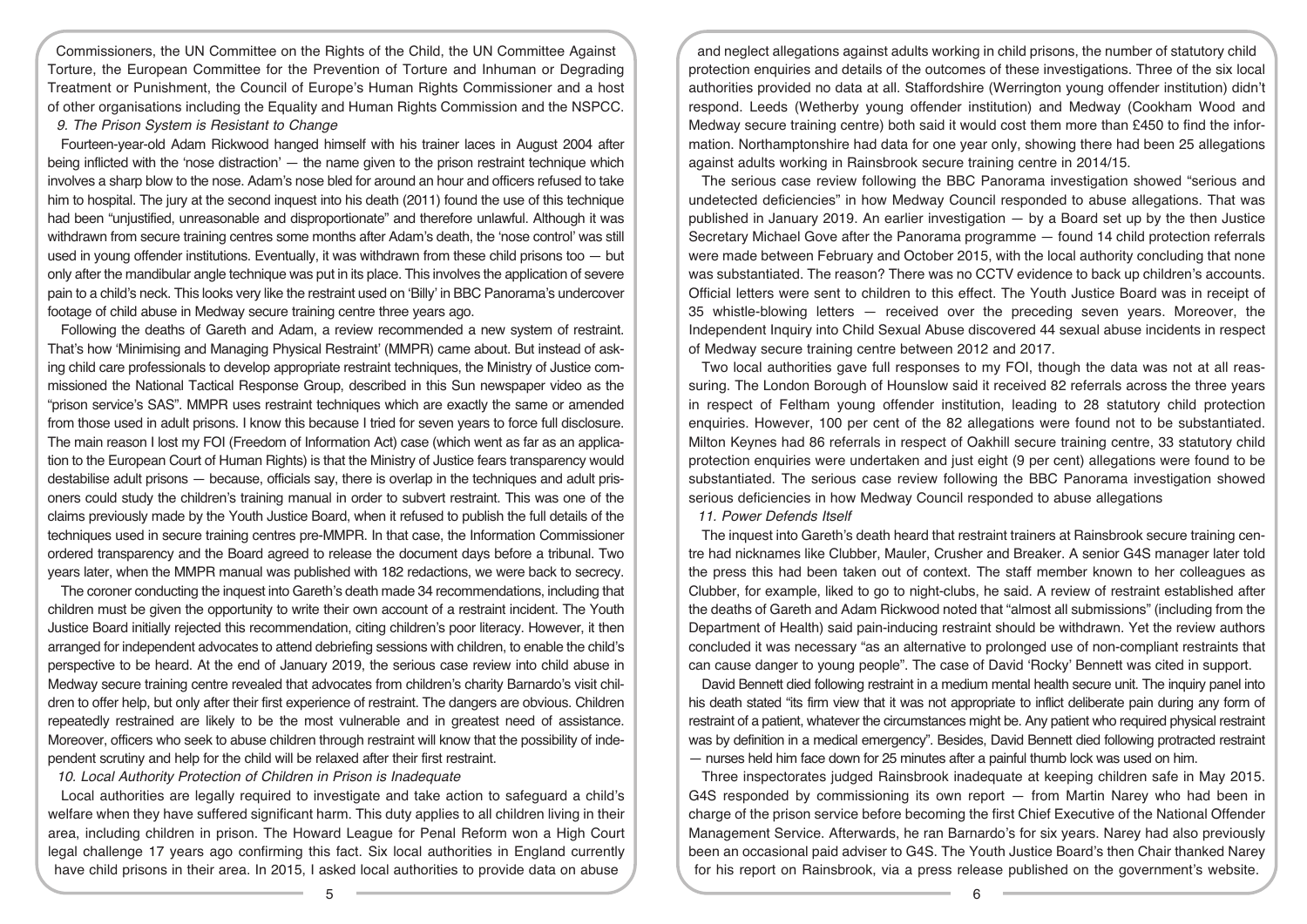Although commissioned by G4S, Narey explained that he saw the Board as the "primary recipient" of his assessment. His report said: "My test in visiting places of custody for over thirty years is to reflect about how I'd feel if my son or daughter were incarcerated there. In Rainsbrook's case, I would consider him or her to be safe and to be generally well treated."

Two of the inspectorates' findings were so devastating the details were kept out their report. Narey himself conceded that one of these was "disgusting"; he was disappointed there was no police prosecution against staff. It appears from information published by the Independent Inquiry into Child Sexual Abuse that this involved a child taking another into his cell to defecate on his head as a punishment. Two members of staff saw this happening and chose not to intervene. The other incident not revealed in the inspection report involved the sexualised restraint of a crying child (see above), with an officer on all fours. Narey additionally discusses the inspectors' concerns about a child with a fractured wrist not being taken to hospital for 15 hours. Since all of these incidents occurred prior to the inspection, he dismissed the inspectorates' conclusion that the child prison was presently unsafe.

#### *12. Child Prisons Are Recycled, Rebranded*

Over the past 160 years, we have had reformatories, borstals, approved schools, remand centres, detention centres, youth custody centres, young offender institutions and secure training centres. Each rebranding has retained the core aim of locking child offenders in institutions markedly inferior in design, safety and status to those provided for more deserving children. The first experimental secure school, which will be run as both an academy school and a secure children's home, is due to replace Medway secure training centre, against calls for the prison to be closed. This is despite the decades' of abuse and suffering there, and the shocking failure of local authority safeguarding arrangements. Why? One answer recently given by the government is that the Ministry of Justice owns the site.

*13. 'Learning the Lessons' isn't Happening*

Having read every press release, statement and report concerning the mistreatment and deaths of children in prison over the past 20 years, I have grown weary of official pledges to learn the lessons. This was not the language we expected from parents who had abused or seriously neglected their children when I worked in a local authority child protection team. We looked for empathy, regret and a clear commitment to change, often with a period of very intensive support and scrutiny. Child abuse in families was never, ever, knowingly allowed to continue.

#### *14. No Sense Of Urgency In Closing Child Prisons*

More than two years ago, the Ministry of Justice declared it shared Charlie Taylor's vision to "in the longer term" replace young offender institutions and secure training centres with secure schools. Since then not a single child prison has closed. There has been no watershed moment, like there was with children in care, when central and local government publicly faced up to the extent of abuse and mistreatment in residential care.

*15. Decency, Strengths Human Potential of Children in Custody Not Recognised or Valued*

Whenever I hear adults decrying violent and damaged 'youths', I think about the children I met and interviewed for the Carlile Inquiry over a decade ago. In beautifully ordered cells, children offered me their beds to sit on while they took the floor. They showed me their certificates and photos, talked warmly about their parents and families and freely and openly admitted to having done wrong. They told me about the pain, humiliation and anger they felt during restraint, strip-searching and segregation; some gave physical demonstrations of having hands gripped round their neck and being pushed violently to the floor.

I remember the senior G4S manager, who tried to stop me having these private conversations, saying the Youth Justice Board backed him up. I can still hear the heavy banging on the cell doors from officers' fists and the bellowing that my time was nearly up. All of the information I have sought and published over the past 15 years concerns children in the care of the state. These children are among the most vulnerable in our society, their wrongdoing often a response to appalling hardship and abuse. In prison, they experience new depths of violence, chaos and deprivation. This is a system which tells children they are not worthy, and tolerates and perpetuates serious harm. Nearly one in five children in young offender institutions surveyed by prison inspectors last year said they felt unsafe "now".

#### HMYOI Cookham Wood Young Offenders - Urgent Need to Tackle Culture of Fighting

HMYOI Cookham Wood, near Rochester, holding 165 boys aged between 15 and 18, was found to be a "largely settled" establishment but one that also struggled to prevent the boys fighting. Peter Clarke, HM Chief Inspector of Prisons, said Cookham Wood faced the challenges of holding a group of young people with complex needs, a significant minority of whom were facing quite considerable sentences for serious offences. The YOI was last inspected in 2017 and the assessments in December 2018 remained the same – insufficiently good in safety, purposeful activity and resettlement, but reasonably good in care. Inspectors, however, had identified improvement within the assessment bands. Fewer boys in the inspection survey said they felt unsafe – 10% compared with 25% in 2017 – and there were promising initiatives to encourage better behaviour, including a family sports day identified as good practice. 27 recommendations from the last inspection had not been achieved

However, violence and use of force by staff were high – though de-escalation was good – and dealing with assaults and fights was a central challenge for the YOI. The report noted that "staff were constantly caught up in the management of extensive and complicated keep-apart protocols which forced them to unlock and lock up children individually in case they might fight or attack others." In some part of theYOI these "cumbersome" unlock practices resulted in a limited regime for every child located there.

Boys spoke of the 'rules of the game' in relation to fighting: "a culture had been established whereby there was an obligation on children to fight with children from a different postcode, gang or wing. However, this obligation ceased when a child moved onto the enhanced wing or the resettlement unit. Once there, children were 'allowed' to socialise with the former enemy because they now shared a desire to protect the enhancements and privileges available to them on these units."

Managers and the psychology team were recommended to talk to the boys "to learn more about their propensity to fight and to understand why the 'rules of the game' change" and work towards a significant reduction in keep-apart protocols. The need for this was clear. Mr Clarke added: "Some young people, because of keep-apart restrictions, spent almost as much time each day being escorted to and from activity as they did in the activity."

Most young people said they felt respected by staff and inspectors saw evidence of care and compassion from staff, despite many being relatively inexperienced. Most staff were growing in confidence, were knowledgeable, and spoke positively about those they cared for. Living conditions and cells were mostly good, although inspectors were concerned about a number of cells extensively covered in graffiti, including gang-related signs and "unacceptable images of violence and racism." The amount of time that young people spent unlocked was slightly better than in 2017 but inspectors still found that a quarter of the boys were locked up during the working day. Though education and training required improvement, the YOI could show good examples of boys getting jobs on release in football, the arts and catering.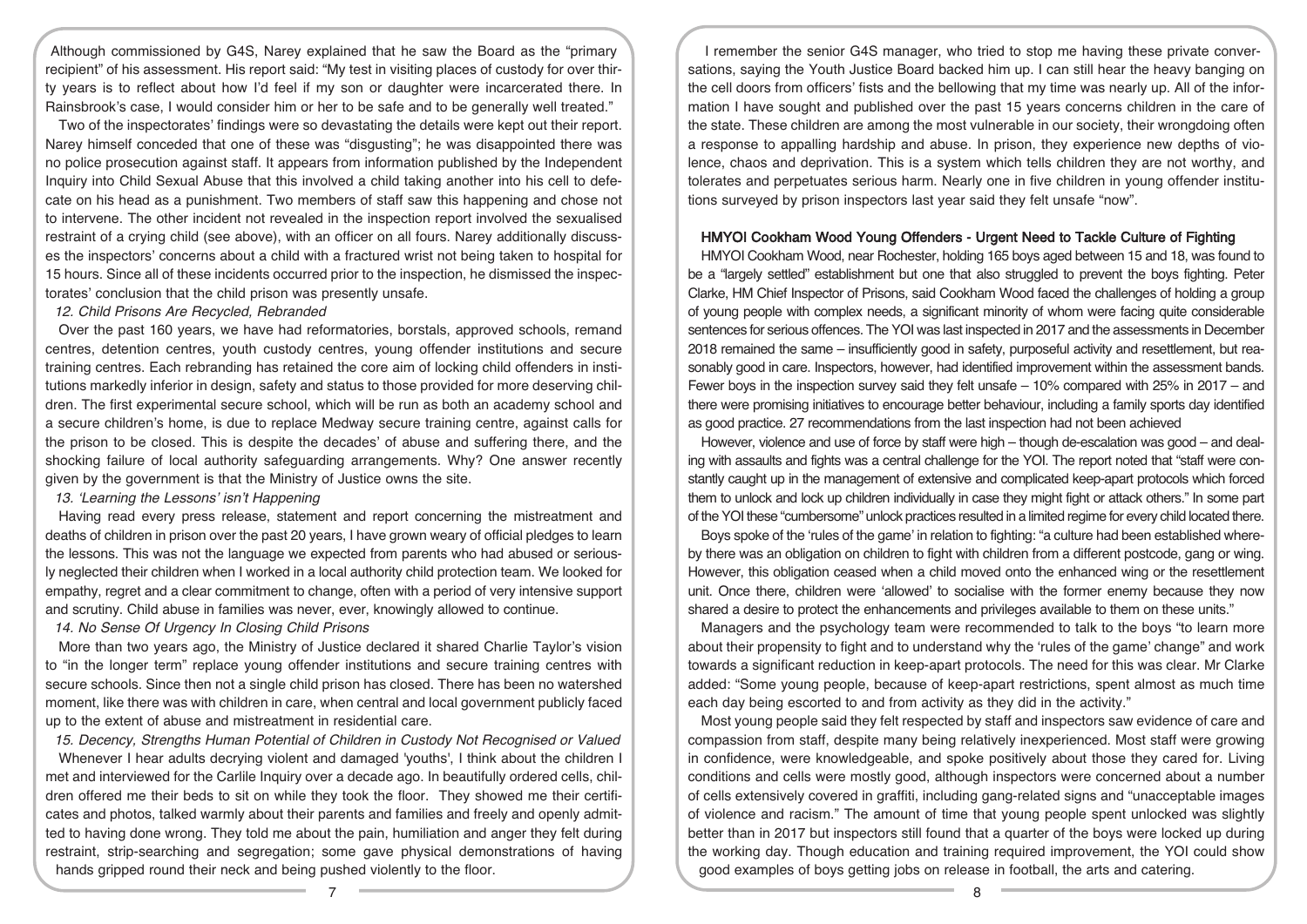Overall, Mr Clarke said: "We believed Cookham Wood to be an institution that was progressing but not yet to the point where this could be recognised in our healthy prison assessments. The institution was nevertheless well led by a governor and team that seemed receptive to innovative ideas and were working hard to support a relatively inexperienced staff group to grow in confidence and competence. Priorities for the year ahead remained the reduction in levels of violence and ensuring young people were required to engage in purposeful activity consistently." Inspectors made 50 recommendations.

# HMP & YOI Bronzefield Women Only - 70% of Inmates Have Significant Mental Health Problems

HMP Bronzefield in Surrey, the largest women's prison in Europe, was found to have outcomes for the prisoners which were reasonably good or better across HM Inspectorate of Prisons' healthy prison tests. With a capacity of up to 557 prisoners, and opened in 2004, the Sodexo-operated jail holds women ranging from those on remand to those considered as requiring high security restrictions. 12 recommendations from the last inspection had not been achieved. Mr Clarke, HM Chief Inspector of Prisons, said: "This was our first inspection of Bronzefield since 2015 and, as we did then, we found the prison to be an excellent institution." Bronzefield was an "overwhelmingly safe prison."

However, the population had "become more challenging in recent years, with many experiencing significant mental health problems." Nearly 70% of prisoners in the inspection survey reported having a mental health problem. "Recorded violence had increased markedly since our last inspection (in 2015) but most incidents were not serious. Arrangements to reduce violence and support victims required some improvements, although weaknesses were mitigated by some very strong informal support offered to prisoners." An investigation by the Prisons and Probation Ombudsman (PPO), following the self-inflicted death of a woman in 2016, had raised significant criticisms, but recommendations made by the PPO had been addressed. Self-harm among prisoners remained high, but overall the care for those in crisis was good.

Bronzefield had a clean and decent environment and its key strength was the quality of staff-prisoner relationships. "Most prisoners felt respected or had someone they could turn to for help. The interactions we observed were impressive. The promotion of equality was appropriately prioritised" Mr Clarke said. Most prisoners had a good amount of time out of cell and there were sufficient activity places for all. Education, skills and work provision had improved considerably, while achievement among learners had also improved. Ofsted inspectors judged provision to be 'good' with some outstanding features. Work to support rehabilitation and release planning would have benefited from a more comprehensive needs analysis but, despite this, the quality of offender management and the effectiveness of resettlement planning were good and public protection work robust. The high standard of family support was commended as good practice.

Mr Clarke said: "Bronzefield seemed to us to be meeting nearly all its key objectives. There was work to  $do - a$  priority being the reduction of violence  $-$  but the overall success of the prison was built on healthy and supportive relationships and the knowledge and understanding the Bronzefield staff had of their prisoners, many of whom had high and complex support needs. In addition to the prison being a safe place, prisoners were treated with care and respect and were helped to progress through their sentence ultimately to the point of release. We leave the prison with a small number of recommendations we hope will assist in further progression and congratulate the managers and staff on what they have been able to achieve." Inspectors made 26 recommendations.

# Rape Cases 'Could Fail' if Victims Refuse to Give Police Access to Phones

Owen Bowcott, Guardian: Complainants in rape and serious sexual assault cases who refuse police access to the contents of their mobile phones could allow suspects to avoid charges, the director of public prosecutions (DPP), Max Hill QC, and a senior police officer have warned. New national consent forms authorising detectives to search texts, images and call data are proving controversial, Metropolitan police assistant commissioner Nick Ephgrave has admitted, as the difficulties of disclosure in the digital age risk pitting the pursuit of justice against preserving privacy.

Hill, who has been DPP since last November, said: "You can end up in an extreme case where there's there's outright refusal [by a complainant] to allow access [to mobile phone contents] ... and that can have consequences for our ability to pursue a prosecution. "We are not interested in someone's mobile device just because they have one … It's [about] having a conversation to take them through [the process] if there's material on a device which forms a reasonable line of inquiry. There are some pretty hard and fast rules about the circumstances in which private information ends up in the hands of a public court." Everyone, he said, needs to understand that if they get caught up in a crime, whether as witness or complainant, there may be information on their mobiles that is relevant.

In a briefing aimed at explaining the dilemmas faced by officers and prosecutors, Hill and Ephgrave called for people to have "trust and confidence" in the criminal justice system if investigators are to reverse recent sharp falls in prosecution rates. Last year the number of rape charges fell by 23%, to its lowest level in a decade, following the collapse of a series of trials in late 2017 due to problems of disclosure. Defence lawyers accused police and the Crown Prosecution Service (CPS) of failing to hand over crucial evidence that would have exonerated their clients. The setbacks have forced detectives and prosecutors to take more time and care handling cases – consequently reducing the throughput.

Around 93,000 police officers and staff have been undergone disclosure training in the past year to ensure they appreciate that providing the defence with timely access to relevant evidence is obligatory, Mike Cunningham, chief executive of the College of Policing, revealed. The underlying problem is the volume of text, video and call records now available in even routine cases, particularly in domestic abuse or sexual assault allegations involving people who already know each other. If the contents of an average Samsung S8 mobile were printed out, for example, Ephgrave said, it would produce millions of A4 sheets. Police are currently piloting three artifical intelligence schemes to ease the burden on officers reviewing records.

# You Can't Arrest Your Way Out of Record Drug-Related Deaths

Guardian: In what is effectively de facto drug decriminalisation, people caught in possession of personal amounts of controlled substances in a number of police areas are being directed towards treatment and education services through "diversion schemes", rather than facing prosecution. The radical policies, often spearheaded by elected police and crime commissioners (PCCs), come amid a growing realisation that reoffending and drug-related harm can be reduced by adopting a public health approach and inviting people to address their own substance use. At a "divert" meeting in Newbury, Berkshire, people speak candidly of their own drug use, appearing humbled and ashamed while retelling their experiences. "I got caught as a first-time offender when I was 18," says one, without revealing which drug they were caught with. "If I hadn't gone on this course my life would have been screwed because I'd have had a criminal record saying I'd done drugs." Another person says the diversion scheme is "a really important step forward" and should be adopted by the rest of the country, although he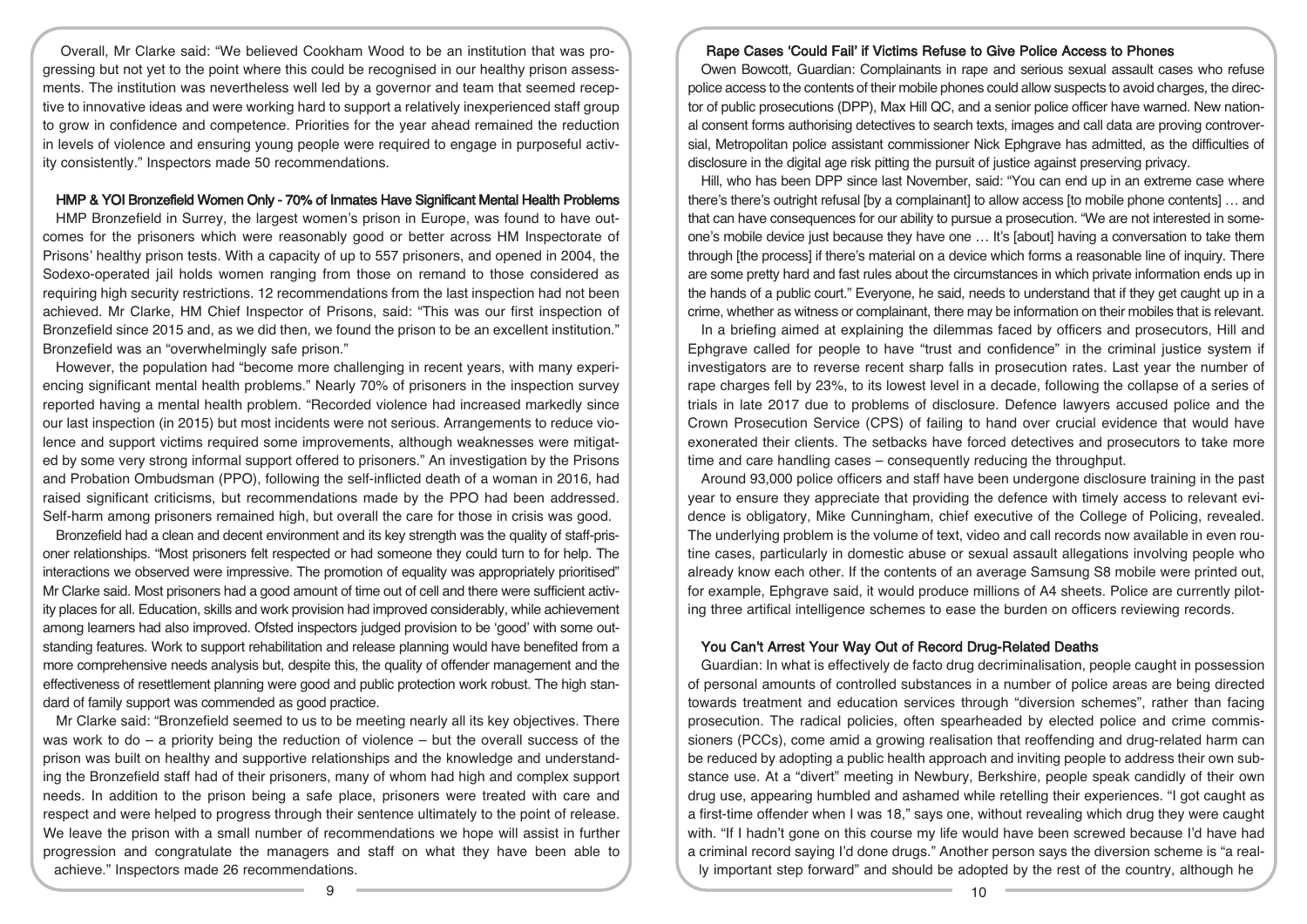is clearly frustrated he is spending his evening in this way. "There's no point criminalising people if, in my eyes, they haven't done anything necessarily to hurt anyone else," he says. "The only thing I do is weed, and that makes me a criminal."

Just over 1,000 people in England and Wales were imprisoned in 2017 for possessing drugs, with around 22,000 others handed down non-custodial sentences. Despite recent decreases, drug offences overall make up the second largest proportion of recorded crimes, and a person found in possession of class A drugs, such as heroin or cocaine, will still almost certainly be taken into custody in most parts of the UK. A combination of the prevalence of drug use (one in 11 16- to 59-yearolds used drugs last year), the example of pioneering approaches abroad – from decriminalisation of drug use in Portugal to consumption rooms in Denmark and Germany – and, crucially, the fact more people die from overdoses in the UK than anywhere else in Europe, has prompted police to take matters into their own hands. This is amid government intransigence and a staunch refusal to diverge from a law and order approach to drug use.

How drug offences are enforced is decided by local forces, led by Labour PCCs such as Ron Hogg in Durham and David Jamieson in the West Midlands, along with Plaid Cymru's Arfon Jones in north Wales. All have overseen great changes in recent years as arrests have fallen dramatically. Diversion schemes for possessing controlled drugs have been in place across Avon and Somerset and Durham for more than two years, while Thames Valley recently extended its limited pilot ahead of a likely wider rollout later this year that could take in Theresa May's constituency, Maidenhead. Cleveland began its own pilot to divert people earlier this month, and north Wales will start in October. "This is about getting people to be honest about their drug use," says chief inspector Jason Kew, of Thames Valley police, who is sitting in on the divert meeting. "We have to take a pragmatic approach, and custody is not the right place for vulnerable people at risk of harm. They need wraparound, holistic support. You can't arrest your way out of record drug-related deaths." After the session, he tells me that creating non-judgmental gateways to drug services without stigmatising people and destroying their future opportunities is crucial to reducing harm. "Some people will see a health-based approach as going soft on drugs, but there is absolutely nothing soft about preventing death. Diversion is far more arduous than receiving an opportunity-ending caution or charge."

Through a street-based pre-arrest scheme, Thames Valley police in Newbury offer people caught in possession of drugs the option of entering recovery and education services run by a charity, Swanswell. "I was told if I didn't attend this I'd be prosecuted," says a service user. "They said I had two options, either you go down the criminal route, or the divert route." He agrees the choice was a "no-brainer". If I hadn't gone on this course my life would have been screwed. I'd have had a criminal record saying I'd done drugs In the first three months of the pilot, police apprehended 35 people for possessing drugs, mainly cannabis. Of those, 34 undertook the diversion drug classes run by Swanswell and one was referred to a treatment centre because his problems were more severe. Drugs workers at Swanswell say that without the scheme the young people may never have sought help to address their use of drugs. They add that many of those who attended betrayed their ignorance over the harm cannabis can pose.

The recovery worker leading the session refers to the World Health Organization's classification of addiction as a disease, dependence syndrome, due to the pathological changes wrought by drugs creating desires that can be immensely difficult to control. As the service users nod solemnly, they get back to identifying problematic behavioural patterns and discussing the psychology behind substance misuse. "Substance use disorder is primarily a

health issue," the addiction specialist tells me afterwards. "There are significant negative consequences which arise when individuals find themselves embroiled within the criminal justice system as a result of their drug or alcohol misuse. "This can create a self-reinforcing cycle of prosecution, imprisonment and release without any support to address the underlying issues. Employment prospects and housing can be negatively impacted, and problematic use remains unaddressed. Programmes such as this allow individuals to access harm reduction."

Martin Powell, from Transform Drug Policy Foundation, a charity campaigning for effective legal regulation of drugs, explains that diversion schemes are proven to reduce rates of reoffending, with only 4% of those referred to Durham's "checkpoint" scheme convicted in the following 18 months, as opposed to a 19% reoffending rate over 12 months previously. "The criminal justice route doesn't provide assessment or education – just stigma – and stigmatising people who use drugs drives those in need away from help," he says, adding that it releases police to focus on other offences. Amid cuts to police budgets putting unprecedented strain on forces, each non-arrest saves an average of 12 hours of police time – Durham is estimated to have saved £160,000 a year – and officers have reported that they are apprehending more dealers due to greater intelligence and more time available.

West Midlands previously piloted a scheme to divert drug offenders into recovery, aspects of which it incorporated into its operational policy. The force's lenient approach to those caught with cannabis, pursued partly because it does not want to harm "life chances" by giving people a criminal record, was brought into focus on Saturday 6 April when the Daily Mail declared "Cannabis surrender" on its front page.In a 2017 evaluation of its drug policy, a Home Office report said: "There is, in general, a lack of robust evidence as to whether capture and punishment serves as a deterrent for drug use." A Home Office spokesman says: "The police have a range of powers at their disposal to deal with drug-related offences in a way that is proportionate to the circumstances of the offender and the public interest." He adds: "The government has no plans to decriminalise recreational drug use."

## More Than 2,500 Prison Staff Disciplined in Five Years

Jamie Grierson, Guardian: More than 2,500 prison staff have been subject to disciplinary action in the last five years, including for relationships with inmates, assaulting prisoners and racism, the Guardian can reveal, as the government prepares to launch a unit to tackle corruption in jails. A total of 2,666 prison staff in England and Wales were subject to disciplinary action between mid-2013 and mid-2018, according to data released by the Ministry of Justice (MoJ) under the Freedom of Information Act. The most common reason for disciplinary action was breach of security, which can include bringing drugs and mobile phones into prisons, with 960 workers subject to this charge.

Other charges included assault or unnecessary use of force against prisoners, for which 204 staff were disciplined, inappropriate relationships with a prisoner (64), racial harassment (19) and trafficking (28). There was also action over abusive language, sexual harassment and being unfit for work due to drink or drugs. It is understood the Ministry of Justice will soon launch a counter-corruption unit (CCU) as the department battles with a fractious prison estate overcome with drugs, violence and poor mental health among inmates.

The formation of a counter-corruption unit was announced in the Government's Prison Drugs strategy, which was published earlier this month. The most recent figures show that in the year to March 2018 the number of incidents in which drugs were found in prisons increased to 13,119, up 23% from 10,666 in the previous 12 months. The number of mobile phone and sim card dis-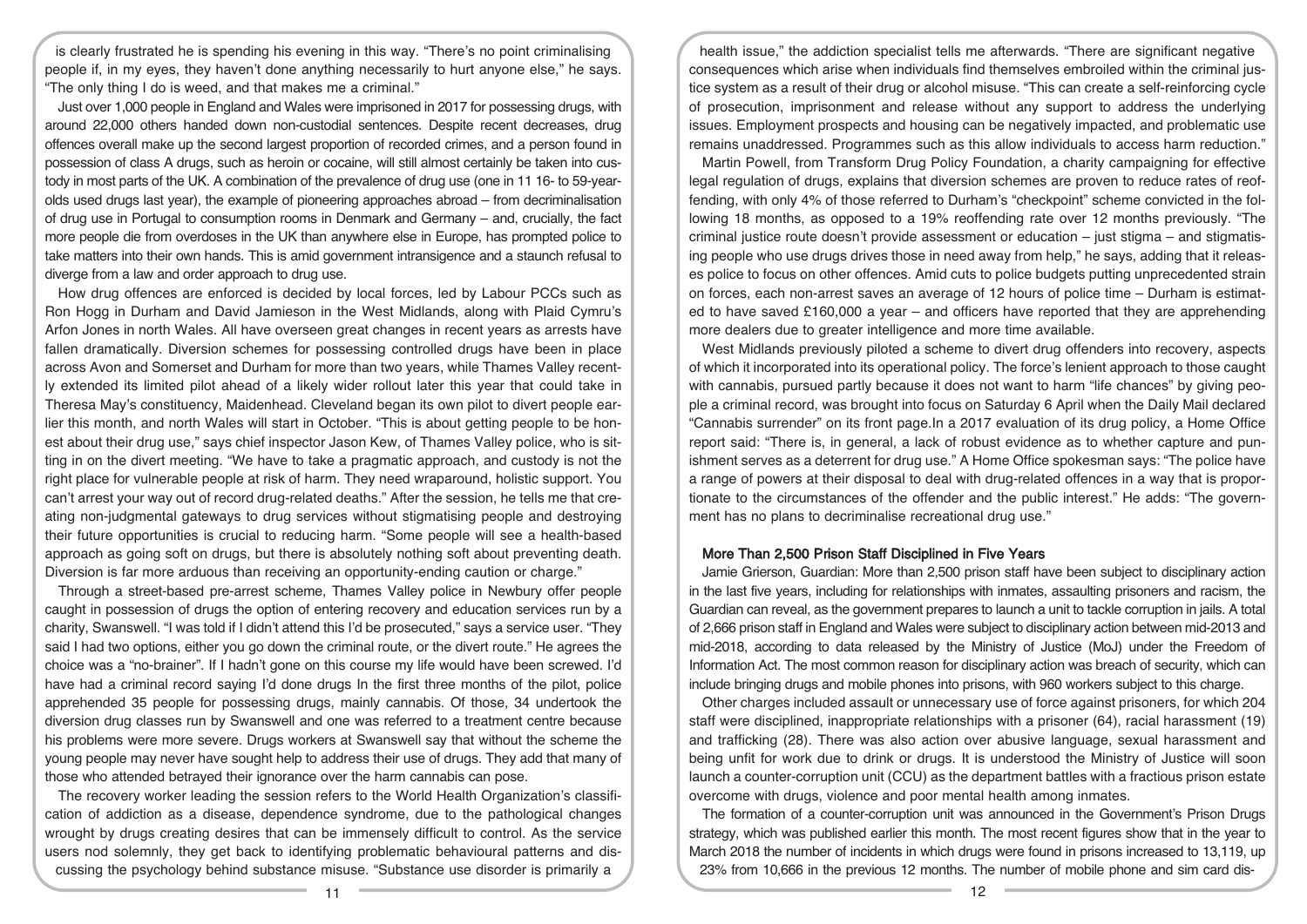coveries increased by 15% in the same period: there were a total of 10,643 incidents where mobile phones were found and 4,729 incidents where sim cards were found.

A lack of experienced prison officers has been blamed in part for the difficulties faced by the service. As of 31 December 2018, there were 22,722 prison officers in bands three to five, considered to be key operational grade in public-sector prisons, of whom 42% had less than three years' experience. In its response, the Ministry of Justice said: "The vast majority of prison officers and other staff carry out their duties to the high standards the public rightly expect, but the small minority who fall short of those standards are held to account. Allegations of inappropriate behaviour, though rare, are taken extremely seriously and are immediately investigated. We do not hesitate to take action where there is evidence of misconduct."

The data released to the Guardian shows the prison service launched 6,597 investigations into misconduct between mid-2013 and mid-2018, including 2,270 into breaches of security, 718 into assault or unnecessary use of force against a prisoner and 174 into inappropriate relationships with prisoners. A total of 567 officers were sacked in the same period, including 84 for breach of security, 68 for assault or unnecessary use of force against a prisoner and 39 for an inappropriate relationship with a prisoner.

The MoJ started to build its new counter-corruption unit last year after a root-and-branch review of how to tackle corruption within the prison service. It had hoped to launch in February but was delayed. The counter-corruption strategy has four pillars that mirror the Home Office's counter-terrorism approach: protect, prevent, pursue and prepare. The unit will prioritise "pursue" by providing support to prisons and probation to progress intelligence reports. The unit will have a small national team and larger regional teams. Last year, the MoJ advertised for a head of the unit. It was expected the unit head would lead a team of 26 staff spread across the country.

In January, a prison officer, Jade Hicks, 35, was jailed after smuggling cannabis for an inmate she had befriended. Hicks, from Hemsworth near Pontefract, West Yorkshire, met the man when she worked at HMP Leeds. In a separate case, Gemma Farr, from Draycott, Derbyshire, who worked in a prisoner rehabilitation role at HMP Dovegate in Staffordshire, was jailed for delivering contraband to prisoners. Last year, Iain Cocks, a prison officer who had a sexual relationship with an inmate, was jailed for four years. Cocks, 51, had a relationship with the female prisoner for nearly two years at HMP New Hall near Wakefield, where his wife was also working at the time. Cocks, from Barnsley, South Yorkshire, had consensual sex with the inmate in a cell and a laundry room. In December, two prison officers were jailed for assaulting a 17-year-old inmate at Wetherby young offender institution in 2016. Mark Burnett was sentenced to 15 months and Daniel Scott to 10 months. The teenager was being escorted through a corridor when Burnett shut the door to the exercise yard and said: "Do you think it's funny to assault a prison officer?" Burnett, 50, who had been a prison officer for nearly 20 years, then punched the teenager in the face, and his colleague Scott, 28, also hit the inmate.

Peter Dawson, the director of the Prison Reform Trust and a former prison governor, said misconduct among prison staff was "massively" damaging. "Staff bringing drugs in is probably the easiest way of bringing a large quantity of drugs into a prison," he said. "The more you tighten up other forms of getting drugs in, the more pressure staff will come under and the more they will look like the obvious way to achieve it. "Prisoners generally if asked this question will say of course staff are involved and will probably identify corruption as one of the main routes of getting drugs into prison. It's relatively low-risk, it's relatively low-cost and you can bring in large amounts." He added: "Prisoners rely on staff to be honest in many ways. A corrupt member of staff is damaging because they will feed an alternative source of author-

ity in the prison, they end up working for the prisoner, not the governor. Most prisoners don't want that, they want the authorities to be in control. It's massively damaging. "It [corruption] is difficult to tackle. In terms of a new unit, we would welcome more attention on this. Corrupt staff are very dangerous to their colleagues as well as everyone else. Historically, the Prison Service has been reluctant to grasp this particular nettle."

## Millions Spent Compensating Wrongful Convictions

McCracken, BBC News NI: More than £9m has been paid in compensation since 2010 to 16 people who have had their criminal convictions overturned in Northern Ireland. New figures show that 84 people were wrongly convicted of crimes between 2007 and 2017. Charges ranged from murder to rape and included people serving life sentences.

At least half of those who had their convictions overturned spent time in prison, amounting collectively to more than 100 years in custody. The figures were obtained through a series of Freedom of Information (FOI) requests sent by BBC News NI. One man, who spent three years in prison as a teenager for a conviction that was overturned 30 years later, has spoken about the significant impact it had on the rest of his life. Figures provided under FOI to BBC News NI show that a total of 84 defendants have had at least one criminal conviction overturned in the Northern Ireland Court of Appeal between 2007 and 2017. The figures show that at least 46 people served prison sentences for convictions that were subsequently quashed. The longest single prison sentence served was six years. Twelve people who had their convictions overturned were serving life sentences.

Dr Hannah Quirk is a former case review manager at the CCRC. She now lectures in criminal law at King's College London with an expertise in wrongful convictions and miscarriages of justice. Reacting to the figures, she said: "I understand that people will be surprised as one person who is wrongfully convicted is one too many. "But it's important to also understand what is meant by wrongful conviction. It would be very unusual for the Court of Appeal to say someone is innocent, instead it decides whether any new evidence has come to light that makes a conviction unsafe." She added: "So not all these cases will necessarily be about innocence and more about if the criminal justice system applied the rules fairly at the time and whether or not if the trial happened today that the person would be convicted based on the latest available evidence."

'You go into survival mode': Charlie McMenamin was 16 years old in April 1978 when he was arrested and charged with a number of terrorist charges in Londonderry. He spent three years in prison. In 2007, almost 30 years later, the Court of Appeal ruled that he was wrongly convicted and found he was in a training school on the day he was alleged to have been involved in a gun attack on soldiers in Derry's Bogside. The Court of Appeal found evidence showing that an official at the Director of Public Prosecutions at the time told police that the charges were not to be proceeded with, but that was never passed on to the prosecuting lawyer. Mr McMenamin said: "You have to remember I was 16 years old and I was being told by my legal people that if I fought the charges I could go to jail for 17 years. "I was really reluctant to admit to something I hadn't done, but eventually I just give up because I didn't have faith in the justice system either way." Mr McMenamin spent two years on remand and served a further year of his prison sentence.

"Jail was tough, I got a lot of beatings. I felt why should I be here, so I just fought against the system. "I was being told I was a political prisoner, but I was saying I wasn't because I was in jail for something I didn't do. So as a teenager I had all those battles going on as well, but you just go into survival mode." He said the experience changed the course of his life.